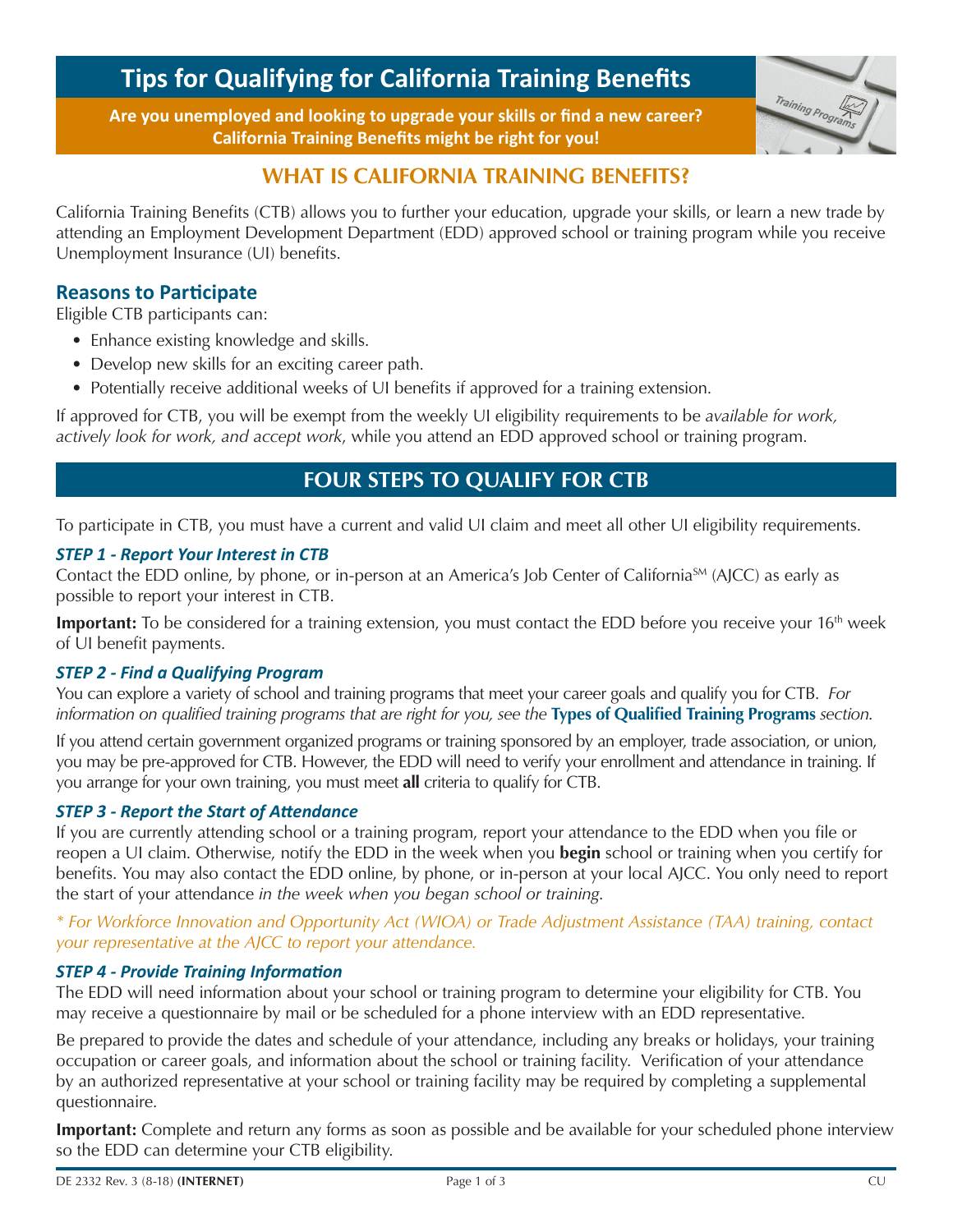### *After You Apply*

The EDD will send you a *Notice of Determination*, DE 1080, with your eligibility results. If you are eligible for CTB, the notice will explain your rights and responsibilities.

If you are not eligible for CTB, you may continue to receive UI benefits while you attend school or training. However, the EDD must determine if you are available for work, actively seeking work, willing to accept work, and meet all other eligibility requirements.

**Important:** You must continue to certify for UI benefits while you attend school or training. Notify the EDD if there are any changes to the dates of attendance or your training program.

#### *Training Extensions*

If you are eligible for CTB, you may also potentially be eligible for a training extension to complete longer term school or training programs. You may receive a maximum amount of up to 52 times the weekly benefit amount of your UI claim, including any regular or extended UI benefits payable to you. Only one training extension is allowed for each CTB approved training program.

#### *Types of Qualified Training Programs*

There are two ways to qualify for CTB. You can participate in one of the pre-approved training programs listed below or arrange your own training that meets the legal criteria.

#### *Pre-Approved Training Programs*

#### **Eligible Training Provider List (ETPL)**

The California ETPL is a list of state-approved training providers who meet the Federal Workforce Innovation and Opportunity Act (WIOA) criteria. The ETPL includes a wide range of educational programs including classroom and online school or training.

To search for an ETPL provider, visit **www.caljobs.ca.gov**. Select the **More Career Services** link to access the CalJOBSSM system. Navigate to the **Education Services** tab and select the **Training Providers and Schools** link.

#### **Workforce Innovation and Opportunity Act (WIOA)**

The federal WIOA provides services or funding or both to job seekers for employment, education, training, and other support services to obtain a job.

#### **Trade Adjustment Assistance (TAA)**

The federal TAA assists workers who have lost or may lose their jobs as a result of foreign trade or a shift in production to other countries.

#### **Apprenticeship Training**

Apprenticeship programs may include paid-on-the-job training and other opportunities to obtain skills in high-demand jobs and earn educational credits while you work.

To learn more about apprenticeship programs, visit the California Department of Industrial Relations, Division of Apprenticeship Standards at **www.dir.ca.gov/DAS**.

#### **Employer Training Panel (ETP)**

The California ETP provides funding to employers for customized training to assist in upgrading the skills of their workers.

#### **California Work Opportunity and Responsibility to Kids (CalWORKs)**

The CalWORKs program provides work and training opportunities for eligible individuals enrolled in CalWORKs.

#### **Union, Trade Association, or Employer-Sponsored Training**

Journey-level union or trade association members and employer or employer association-sponsored participants may be pre-approved for CTB participation. Training must be industry related and necessary to retain your job or to become more competitive in obtaining employment.

#### **Teaching Credential Program**

Certain public school teachers may be pre-approved with EDD verification for K-12 single subject teacher credential programs in math, science, or special education. The program must be approved by the Commission on Teacher Credentialing.